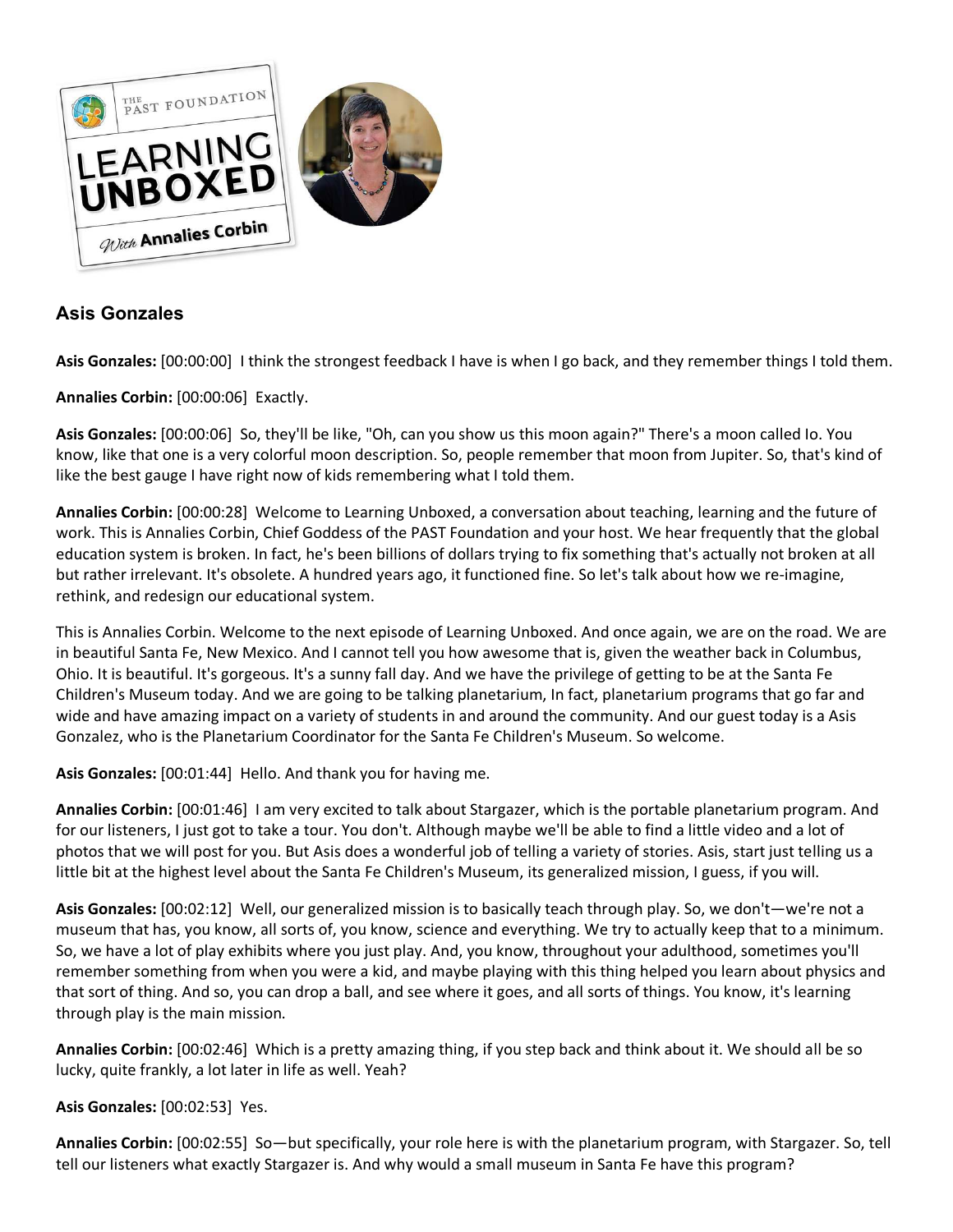Stargazer Planetarium is kind of like this giant inflatable balloon. And inside is like a movie theater. But instead of, you know, a rectangle, like a movie theater, you get a giant circle, a big window into space. My mission, my personal mission is to get kids interested in learning about their environment and the surrounding areas more than just, you know, structured kind of just homework and stuff like that. I want them to be excited about learning. Basically, the planetarium was actually a gift, an anonymous donation to the museum. And then, they decided that they were going to use that gift to help our community around us. So, people worked, we got grants, and that pays for me to go out to schools. It is free to public and Title 1 schools. And so, I think that's the thing for our listeners to really sort of dig in the most. So, lots of folks know what planetariums are. You go some place or these big, massive, almost monolithic structures that are erected in, you know, massive either science exhibits, or museums, or universities. Some universities have them. Sometimes, your city might have a standalone. But it's pretty unusual to actually have a planetarium that actually comes to you instead, which is part of what I love about the Stargazer, you know, idea. So, how big is this thing? And how on earth do you take it away from here?

## **Asis Gonzales:** [00:04:36] Well-

**Annalies Corbin:** [00:04:36] Because that's going to be one of the questions every teacher wants to know. Will it fit my classroom?

**Asis Gonzales:** [00:04:40] And that is the thing. When I e-mail teachers, I send a picture because it's hard to envision what it is. It's basically a 20-foot wide, 50-foot tall balloon made of a blanket.

## **Annalies Corbin:** [00:04:51] Right.

**Asis Gonzales:** [00:04:52] And basically, it folds up. The balloon itself, you can fold it up like a sleeping bag, put that in the case, and then I put the projector in this case, and the fans and everything. So, you get these three cases. And then, it's about 150 pounds, I have my cart push them in. It is tiring, I want to say, but it fits in a—it can actually fit in a passenger car.

**Annalies Corbin:** [00:05:14] Wow! That's pretty amazing.

**Asis Gonzales:** [00:05:15] You just have a back seat. So, it does fit into this nice three-case package. And I have my own stuff. I have activities and stickers that I give out.

**Annalies Corbin:** [00:05:23] [] And so, the programming then. So, let's talk a little bit about that because the programming that happens, is it very rote, is very [indiscernible] , is the same all the time, or is it pretty dynamic? How do you like to operate?

**Asis Gonzales:** [00:05:35] I'd like to kind of just play it by ear, you know. I'd like to—it's majorly focused on the solar system, which is what I love and study, but it's also based on their questions. So, there is no, kind of, script. I'm basically just gonna go with the flow. And it does—you know, it always changes once in a while, besides kind of like the central point of the solar system. But sometimes, sometimes, I will just talk about planets. Sometimes, I'll talk about the moons, which are a lot-you know, most of them are a lot more interesting than planets themselves.

**Annalies Corbin:** [00:06:04] Than the planets themselves, yeah.

**Asis Gonzales:** [00:06:05] Yes.

**Annalies Corbin:** [00:06:05] Yeah, yeah, yeah. That is truly awesome for them to feel like, you know, another planet is about this squash them.

**Asis Gonzales:** [00:06:15] And then, they keep asking for it. That's the problem with that one.

**Annalies Corbin:** [00:06:19] I love it.

**Asis Gonzales:** [00:06:20] Every time we visit some of the planet, they are like, "Make it smash into us."

**Annalies Corbin:** [00:06:25] That's perfect.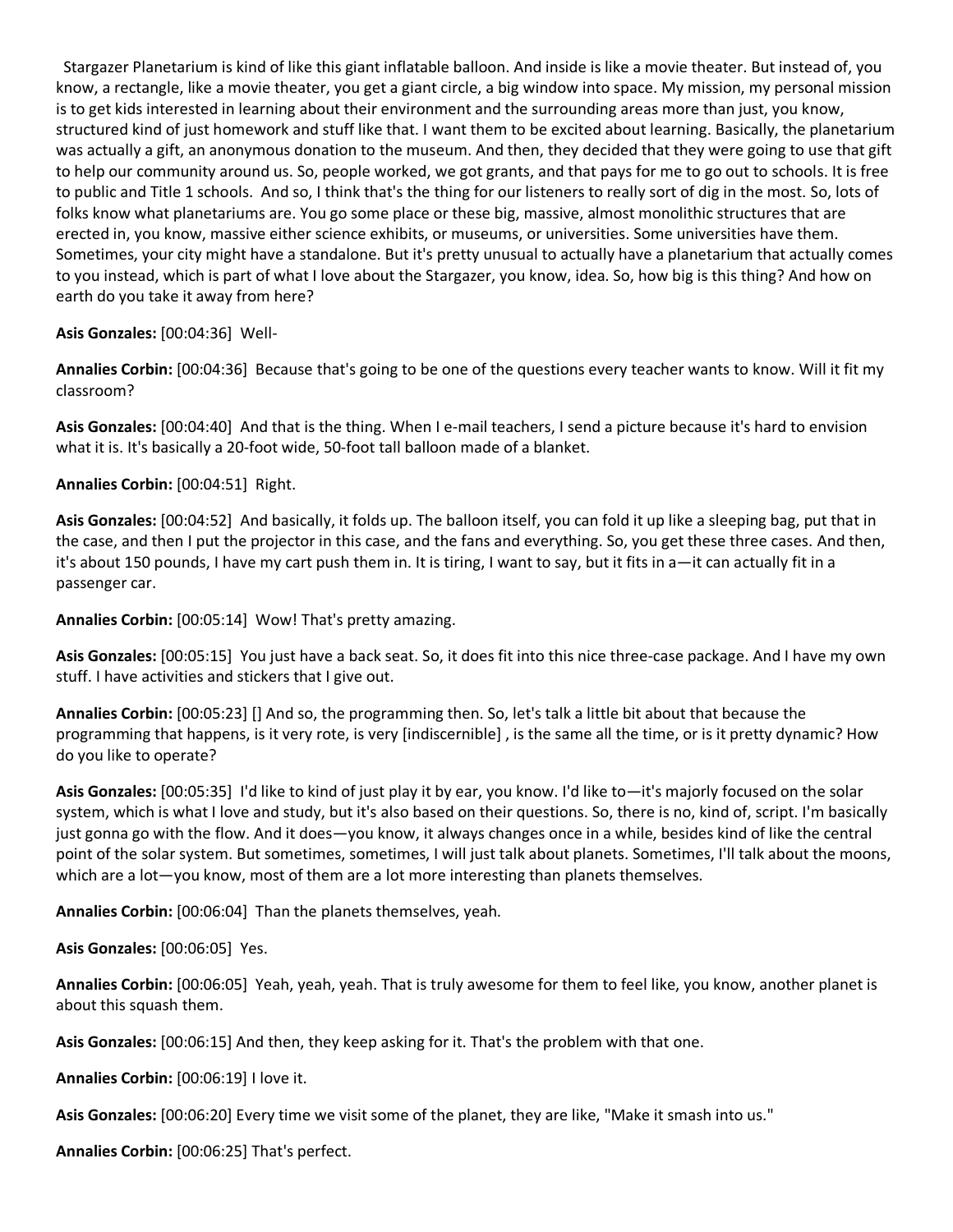**Asis Gonzales:** [00:06:26] And depending on the age, you know, we'll talk a bit more about the moon, the formation, or the craters and so forth. There's different kinds of craters on the moon like [indiscernible] , and then the regular [indiscernible] . So, one of the things I've learned to do with this planetarium is actually not only just VR but using video to make it seem like I can do things that the planetarium cannot actually do like flying through the rings. And actually, most because nowadays, you know, the rings aren't actually solid. They're made of, you know, pieces of ice and rock. It's mostly ice. So, 99% ice. You know, again, with the whole, there is actually water in the solar system. Most of it is ice. And you either dodge the rings or you beat them.

**Annalies Corbin:** [00:07:23] And so, when you interact with the students or you work with a teacher to go into a particular school or classroom, is there a lot of prep work that you're doing or that the teacher's doing ahead of you coming? Sort of set the stage for us for how to get the greatest value out of the experience, because we have listeners from around the world that will hear this and say, "Hey, that's really intriguing. I'm going to reach out to Asis, and say, 'Hey, you know, what may this be like?'" But you're also probably going to have a fair number of folks from the region, some of whom know that this is available to them and others who have no idea, and they're going to want to have you come.

**Asis Gonzales:** [00:07:57] Well, that's one of the more difficult things because no one actually knows what to expect. I can explain it as much as I can, and then I'll get there, and then people are like, "Oh, is that what it is?" And so, I try to describe it. Like I said, in my e-mails, I put a picture of myself with it, so that they know what it is. But all the plan work is, usually, I'll e-mail a teacher. They'll e-mail back with their interests. We'll schedule a date. There's no real formal way of doing it. And then, what I have them do is they make a schedule. So, I don't know what their hours are like for me.

**Annalies Corbin:** [00:08:31] Right.

**Asis Gonzales:** [00:08:31] So, I try to meet about five classes per day. Generally, each class will have about an hour. And I have them make a schedule for me. And that way, I know when to show up and everything. So, I have them do that. And then, there's a surprise of me showing up with the stuff. They know what I need in terms of space.

**Annalies Corbin:** [00:08:47] Right, right.

**Asis Gonzales:** [00:08:48] And so, I have this whole list of things I need from them. And then, there's no problems with that.

**Annalies Corbin:** [00:08:55] And so, then, how does the actual program, you have a projector, but is this material created by the Santa Fe Children's Museum, or is it materials that come as part of Stargazer? Because Stargazer is a thing, right-

**Asis Gonzales:** [00:09:09] Yes.

**Annalies Corbin:** [00:09:09] ... that you were gifted to the museum. And so, do you create new stuff for it or how does that work?

**Asis Gonzales:** [00:09:17] Well, I create stuff for it. I do, actually, do that. I use the Adobe programs to edit videos, and I put pictures in there myself.

**Annalies Corbin:** [00:09:27] Okay.

**Asis Gonzales:** [00:09:27] So, actually, a lot of it is my stuff that I put in.

**Annalies Corbin:** [00:09:32] So, a lot of it is Asis' creative programming.

**Asis Gonzales:** [00:09:34] I didn't make the program itself.

**Annalies Corbin:** [00:09:36] Right, right.

**Asis Gonzales:** [00:09:36] That's Digitalis.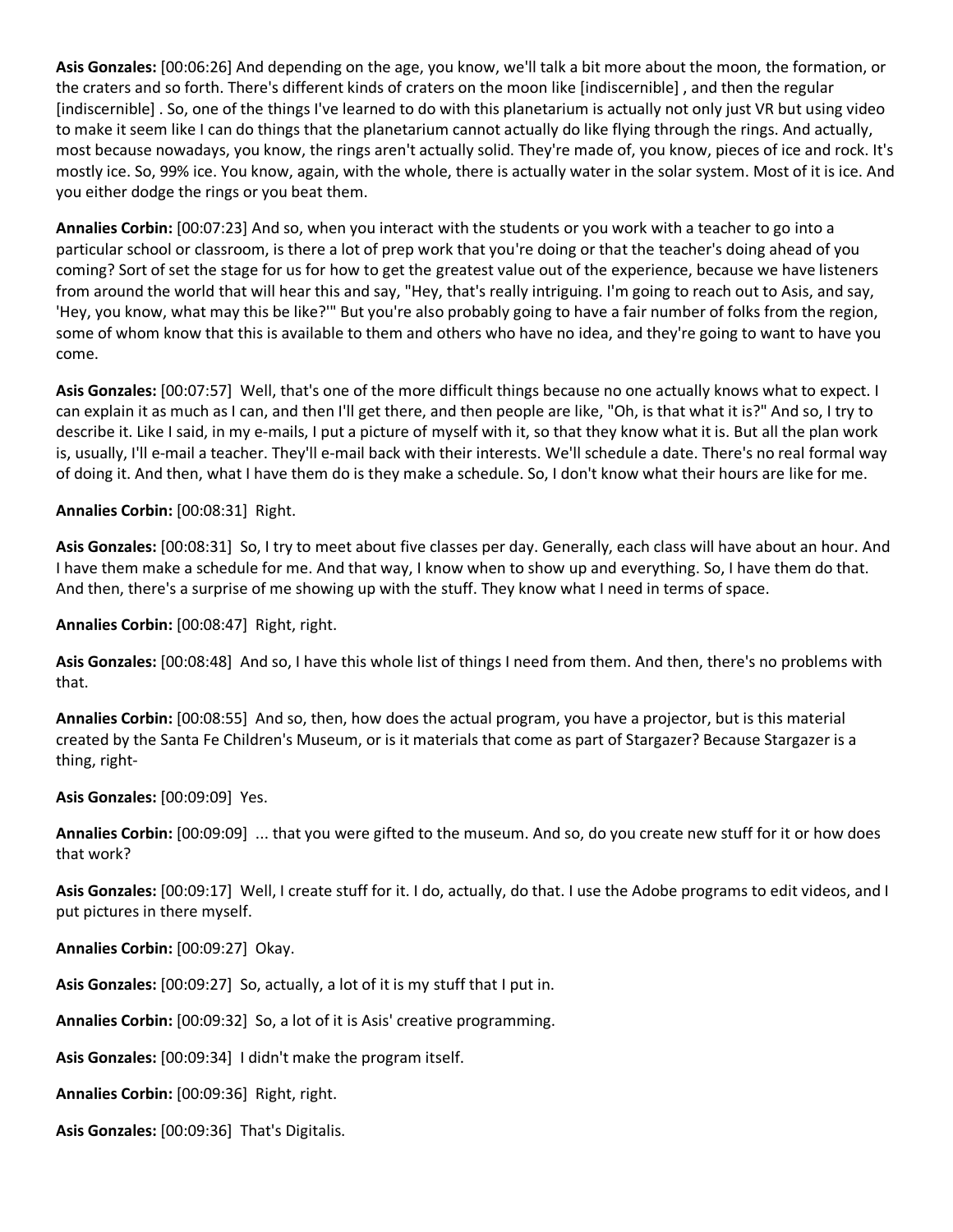**Annalies Corbin:** [00:09:37] Right.

**Asis Gonzales:** [00:09:39] But I do try to make my own content, and I try to use—because the software itself is a little bit limited. So, I had to use video and VR to actually extend what I can do with just the base software.

**Annalies Corbin:** [00:09:53] And so, for our listeners, while I was getting my brief tour of Stargazer, one of things that we did was we were talking about water in the solar system.

**Asis Gonzales:** [00:10:01] Yeah.

**Annalies Corbin:** [00:10:01] And so, share with us a little bit about how you explained all that to me because I thought that was a pretty novel way because you modify what was going on in there and created a thing to make it more meaningful for me.

**Asis Gonzales:** [00:10:12] So, I'll do that different ways actually. Sometimes, I'll just show the Earth. Sometimes, I'll fly towards the Earth, towards the ocean. And then, I think you can play this—one of the video, VR videos I have is this hammerhead shark feeding area in the Bahamas. And the kids love the sharks, of course. And they all like go, "Hammerhead shark," and stuff. So, they'll be swimming around. And that's a good area to start off with. How unique Earth is as far as we know where even just water itself, we're the only planet in the solar system with liquid on the surface, on the—there's lots of water in the solar system, but most of it is frozen, you know. And having water on the surface is very helpful for life. So, that's one of the unique things about the Earth that's connected to the solar system. I also talk about sharks. You know-

**Annalies Corbin:** [00:11:00] Kids-

**Asis Gonzales:** [00:11:00] ... sharks are curious.

**Annalies Corbin:** [00:11:01] Kids love sharks.

**Asis Gonzales:** [00:11:02] They do.

**Annalies Corbin:** [00:11:02] Right, yeah. You can't go wrong with stars and sharks.

**Asis Gonzales:** [00:11:04] Yes.

**Annalies Corbin:** [00:11:05] Oh, my gosh. You're like amazing.

**Asis Gonzales:** [00:11:06] And, you know, humans have fingers, we can touch things when we're curious. And sharks don't. They have teeth. And they test things with their teeth. That's bad for us, but most of the time, they're not attacking if someone else want to—I do actually have a lot of life stuff in VR. So, sometimes, if—especially for the little small ones, I'll do more Earth and life, that sort of thing.

**Annalies Corbin:** [00:11:31] And so, the kids, obviously, I'm sure, have no doubt [A], it's really exciting for this thing to come to their school. That's always exciting for kiddos. But back to my point, kids love sharks, kids love stars. I mean, they're a captive audience. I mean-

#### **Asis Gonzales:** [00:11:44] Yes.

**Annalies Corbin:** [00:11:44] ... they're excited to see you. So, you get that joyous benefit, but I also would assume that means you get an awful lot of questions, some of which I assume from the kiddos, there's a sort of a standard sort of expectation of questions that you're gonna get. So, I'm really curious about some of the questions that you see frequently.

**Asis Gonzales:** [00:12:06] Well, I'm always bad about remembering stuff like that, but the questions I always get asked about black holes, you know. Can we see a black hole? Where are they? People ask about wormholes. They ask a lot actually about the more cosmological stuff. And I-

**Annalies Corbin:** [00:12:20] Really?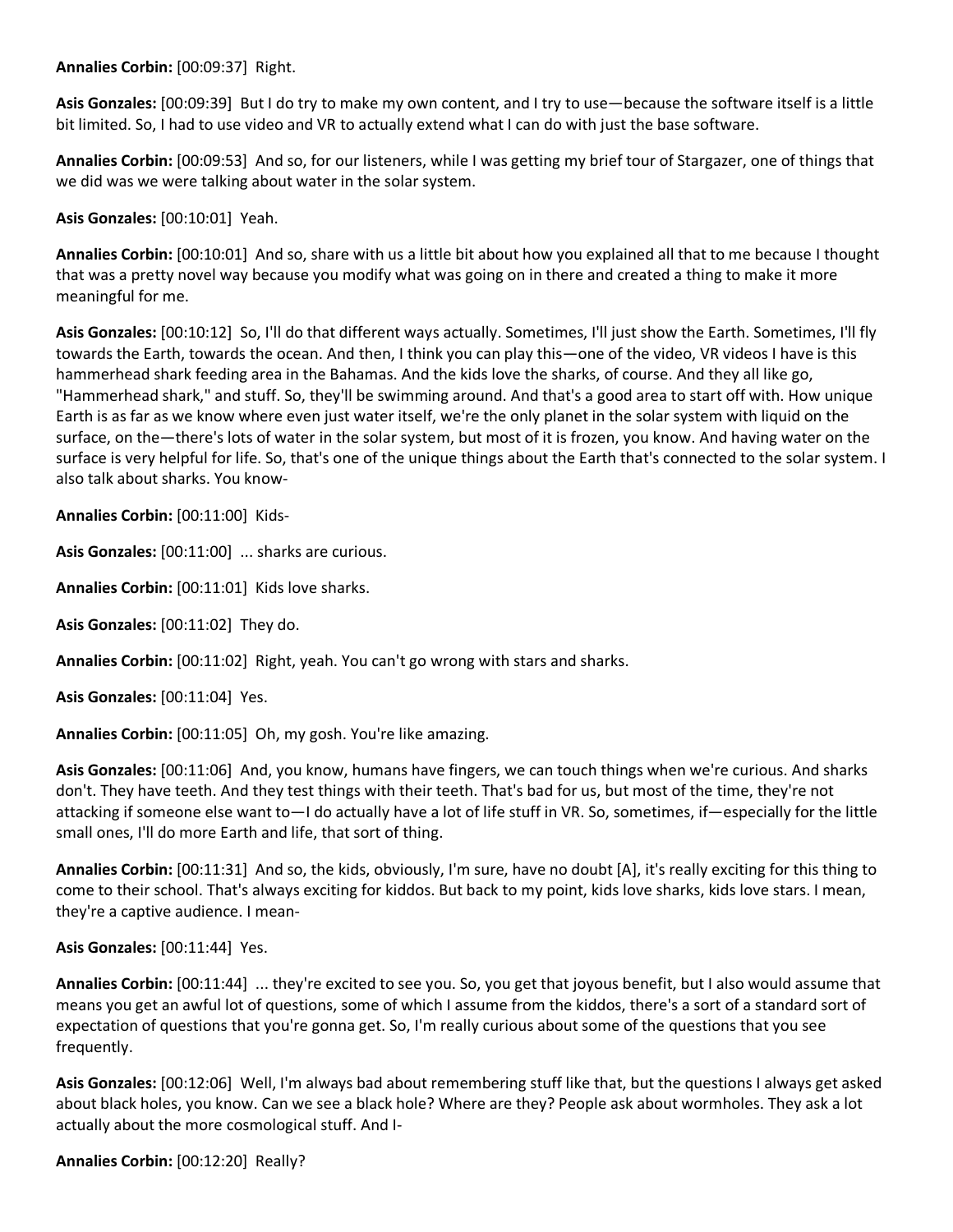**Asis Gonzales:** [00:12:20] And I do actually have VR black hole stuff to supplement those questions. I get asked about planets, you know? What color is Pluto? People actuially—a lot of people don't know that Pluto is reddish brown. I see a lot of people assume it's blue.

**Annalies Corbin:** [00:12:42] Just a frozen ball of ice out there-

**Asis Gonzales:** [00:12:44] Yeah.

**Annalies Corbin:** [00:12:44] ... floating around. Yeah.

**Asis Gonzales:** [00:12:45] They think it is blue, but it's not, you know. Mars, you know, people assume it's hot. That's also another question I get about Mars. It's not. It's very cold on Mars. The Sun, what is it made out of? And stuff like that.

**Annalies Corbin:** [00:12:59] [] And so, do the kids go on journeys with you in the sense that do they lead you in directions that you weren't necessarily experiencing [crosstalk] .

**Asis Gonzales:** [00:13:09] [] Some more so than others. I'm sorry if I [crosstalk] .

**Annalies Corbin:** [00:13:11] Yeah, no, no.

**Asis Gonzales:** [00:13:11] Some more so than others. I will get classes that are just like, "Can we go to Venus?" And then, they'll go to Venus. Other times, I'll get like 10 kids asking me at the same time, "Can we go here? Can we go here? Can we go here?" And then, just kind of try to go in the order of things you've heard, you know, Some kids are way more excited about it. So, yeah, actually, I do. Since I don't really have a script, I try to tether it to their questions, what they want to see because I think that also makes them more excited about what they're looking at.

**Annalies Corbin:** [00:13:41] What's the follow-up? So, again, you know, thinking, putting my school teacher hat on, right? And-

**Asis Gonzales:** [00:13:50] Yeah.

**Annalies Corbin:** [00:13:50] And to make this more than just a field trip, so what is the follow-up that happens, or is there any? Do the schools do anything back with the museum on the heels of this, you know, even if it's just from follow up units? Do they communicate with you? Do to the kids ask you questions ongoing? How does all that work?

**Asis Gonzales:** [00:14:11] Well, that is always a hard one to do because we actually do want to be more in communication with schools. I have my own list of activities, and I think books that are worth reading for the kids and the adults that I give out to teachers. I have service. I think the strongest feedback I have is when I go back and they remember things I told them.

#### **Annalies Corbin:** [00:14:34] Exactly.

**Asis Gonzales:** [00:14:35] So, they'll be like, "Oh, can you show us this moon again? There's a moon called Io. And like that one is a very colorful moon description." So, people remember that moon from Jupiter. So, that's kind of like the best gauge I have right now of kids remembering what I told them, you know.

**Annalies Corbin:** [00:14:52] Yeah, that they actually bring it back around for you. And I guess one of the things that I would wonder, and I understand that that may not be data that you have at this moment, but I do wonder how lasting those memories are, right? Because oftentimes, for kids, you know, the greatest learning is when they're so immersed in something-

#### **Asis Gonzales:** [00:15:11] Yes.

**Annalies Corbin:** [00:15:11] ... and when you bring Stargazer to their school or just—so, for our listeners, Stargazer goes out several days a week. However, on the weekend, Stargazer is here.

**Asis Gonzales:** [00:15:21] Yes.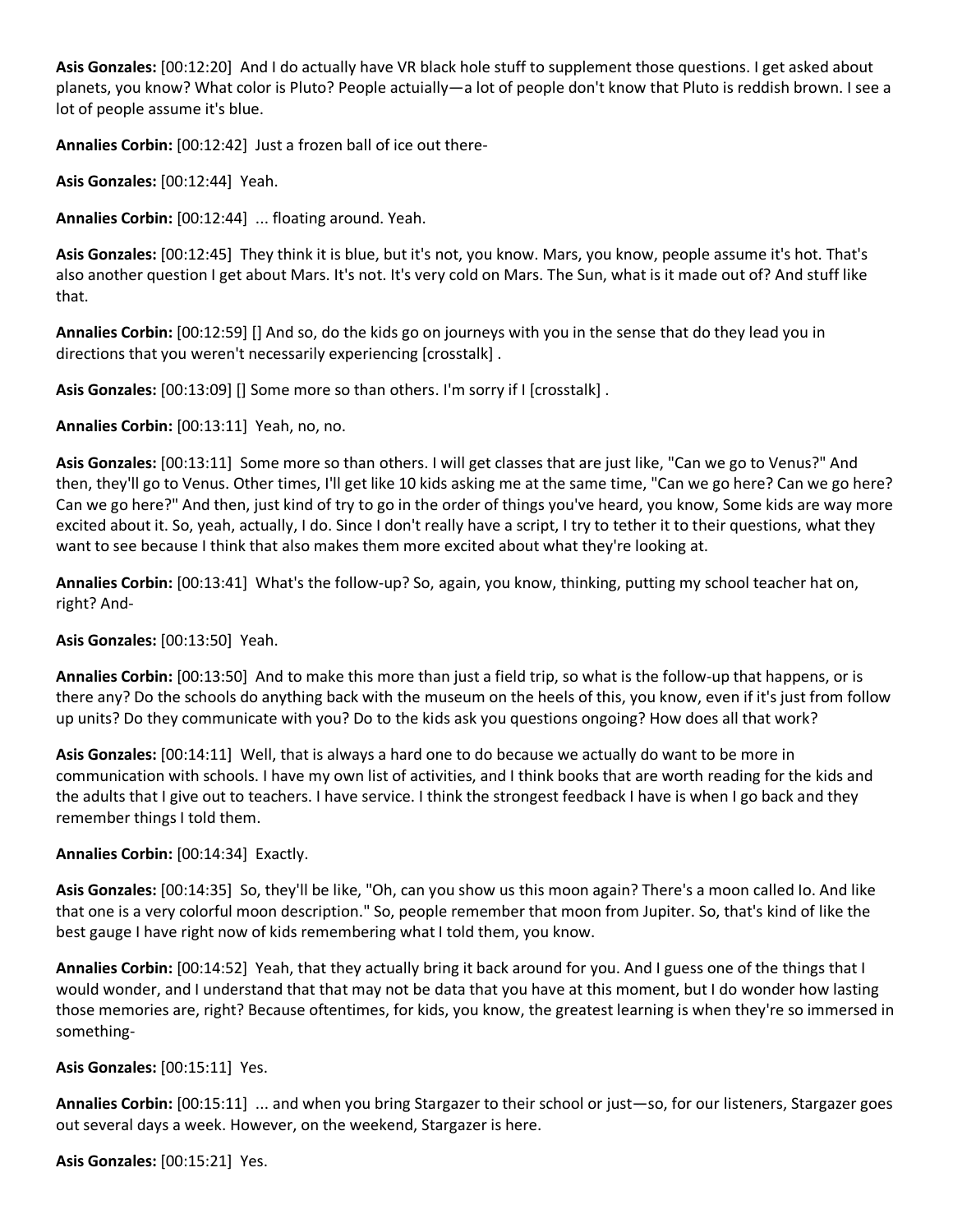**Annalies Corbin:** [00:15:21] So, it is available in a number of different sort of venues and formats for folks to engage with, but you know, the kids remember those things because it grabbed them.

**Asis Gonzales:** [00:15:31] Yes.

**Annalies Corbin:** [00:15:31] You know, it was part of their imagination story. So, you wonder how far out the kids continue to draw on that. And I would suspect for some, for a lifetime, if it's something that they love.

**Asis Gonzales:** [00:15:43] That is my hope. It really is a hope. I don't have—yeah, there's no hard data on that-

**Annalies Corbin:** [00:15:47] Yeah.

**Asis Gonzales:** [00:15:47] ... that you gather besides, I get lots of schools that ask me back.

**Annalies Corbin:** [00:15:50] Right.

**Asis Gonzales:** [00:15:50] And they remember most of the time.

**Annalies Corbin:** [00:15:53] Yeah, yeah. And so. how far do you travel with Stargazer?

**Asis Gonzales:** [00:15:59] So, when I started here, it was within a hundred miles of Santa Fe. I kind of stretch that because I actually live in Albuquerque. So, I would like to stretch a little bit from Albuquerque just to have schools in there. But now, we've gotten extra funding a little bit. So, we're traveling all over Northern New Mexico.

**Annalies Corbin:** [00:16:18] Okay.

**Asis Gonzales:** [00:16:18] Basically, anywhere above I-40, our interstate, I-40. And then, again, if they're close to it, you know, a little south, I'll still go.

**Annalies Corbin:** [00:16:27] Yeah. That's all right.

**Asis Gonzales:** [00:16:28] So, basically Northern New Mexico. And the plan is actually to expand to the whole state at one point.

**Annalies Corbin:** [00:16:35] Wow. From-

**Asis Gonzales:** [00:16:36] With an additive layer as well, which you're looking for.

**Annalies Corbin:** [00:16:39] I was going to say that's more than just one person, right?

**Asis Gonzales:** [00:16:41] Yes.

**Annalies Corbin:** [00:16:42] Yeah, yeah, yeah. And is it more than one Stargazer?

**Asis Gonzales:** [00:16:45] That is also a thing we want. Stargazers saw about 7000 kids last, my first school year. It was a little rough. That's something. I put some maintenance into it. So, the idea is we want another Stargazer, another person, and to expand a little over the state.

**Annalies Corbin:** [00:17:03] That's a very lofty goal-

**Asis Gonzales:** [00:17:05] Yes.

**Annalies Corbin:** [00:17:05] ... for a small museum,.

**Asis Gonzales:** [00:17:07] Yes.

**Annalies Corbin:** [00:17:07] I applaud you. That's awesome. Yeah.

**Asis Gonzales:** [00:17:09] Well, the state is also helping us.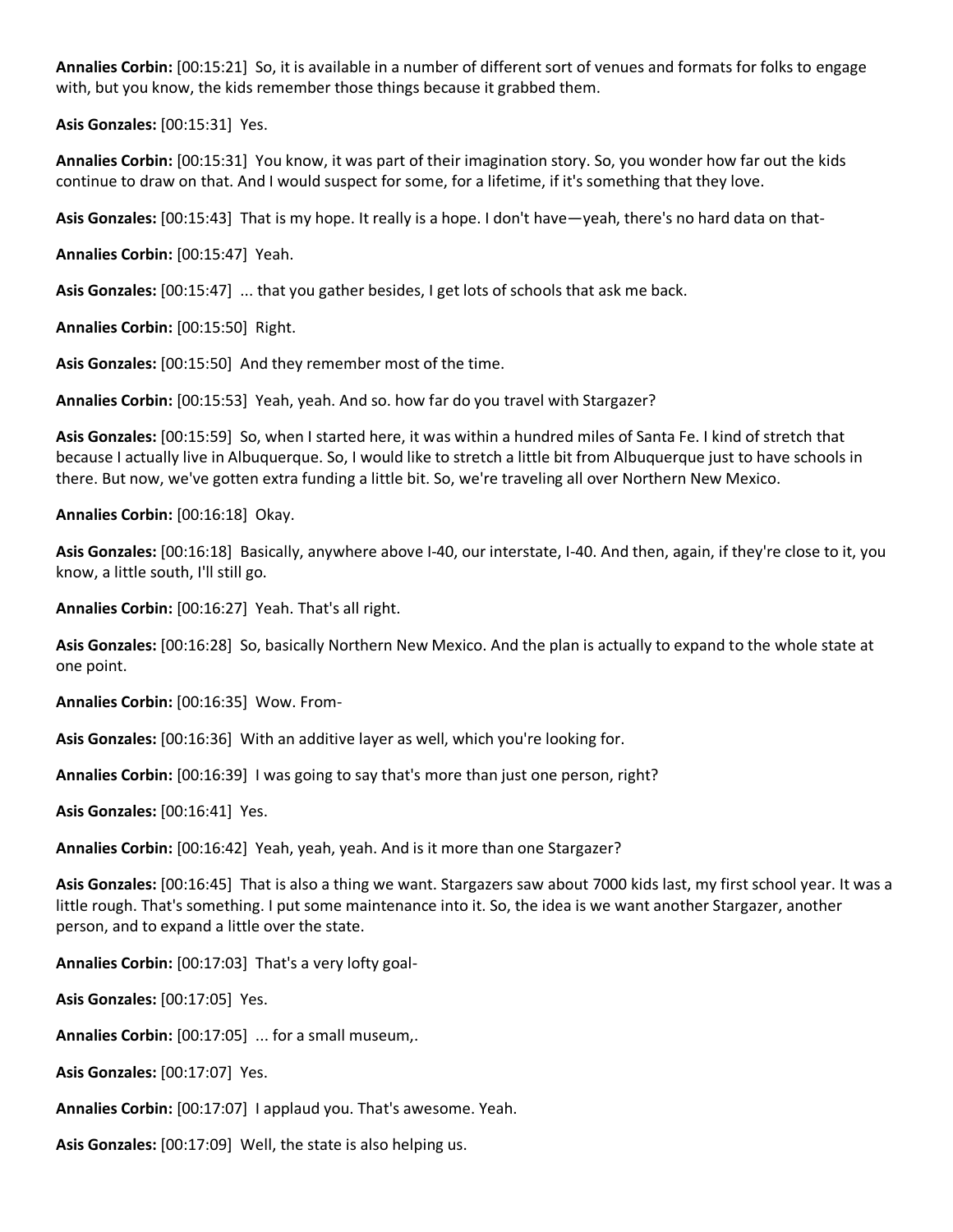**Annalies Corbin:** [00:17:10] Yeah, yeah. So, then, as you think about the potential of Stargazer, so the things that you're not doing with it right now that you could do with it, you know, I'm sure you have ideas, but I know you've mentioned that you add all kinds of supplementary programming - sharks, you know, landscape stuff, whatever that you're bringing into it. What else could you imagine using it for as it relates to sort of thinking about sparking interest in kids? Have you given that much thought?

**Asis Gonzales:** [00:17:39] Expanding into other sciences. Like I said, I do the VR to do a little bit of living things. I haven't gone as far as I want to. So, I do want to talk about just living things in biology a little bit. I'm technically a geologist, so I do want to do more geology stuff. It's also something I'll do a little bit and talk about volcanoes. I do want to expand into other sciences, not just astronomy, which has been my hobby since I was 13. And I love it so much, but I do want to get more interest maybe in—so maybe something someone can find something that they never thought of before and get excited about it.

**Annalies Corbin:** [00:18:16] And we see planetariums doing that frequently. You know, there's more than just star shows going on. And-

**Asis Gonzales:** [00:18:23] Yes, that's exciting to me.

**Annalies Corbin:** [00:18:24] It is exciting, right? Because, again, it becomes that space, that literal bubble, right, that engages kids because we take them out of their environment, we put them in something else. and suddenly, it's left to our imaginations. That's pretty, pretty awesome.

**Asis Gonzales:** [00:18:39] I even do things. I'll actually a set aside usually at the end just a little bit to show something that's more just fun, more exciting. Like I actually have a roller coaster through the solar system video, which, honestly, adults don't really like, but the kids love it because it's-

**Annalies Corbin:** [00:18:55] Well, the little bit of zooming you did, I have to admit, it made me a little nauseous.

**Asis Gonzales:** [00:18:59] So, that's a little bit more intense, so the kids-

**Annalies Corbin:** [00:19:01] Yeah.

**Asis Gonzales:** [00:19:01] ... really are into that because it is kind of—there's roller coasters and stuff. They like solar system. And there's arts, a little more artsy dome. There's actually a lot of dome festivals. I put a lot of art in them. And so, getting those videos and showing. The kids, I'll show the more artsy ones besides—not the roller coasters-

**Annalies Corbin:** [00:19:19] Right.

**Asis Gonzales:** [00:19:20] ... but the more artistic ones to kind of, hopefully, kind of get them excited even just about, you know, something really beautiful.

**Annalies Corbin:** [00:19:27] So, what did the teachers tell you that they do with the program? Do you get to have or hear that feedback? I guess, that's one of the things I'm really curious about. I keep coming around to this, but it's one of things that we hear all the time, right, you know. And one things that really appealed to me about Stargazer when I stumbled across what you guys are doing here was the fact that you are literally taking it, and you are planting it inside of a school or a classroom. You're living with them for a day or two, depending on how many, you know, kids you got to cycle through. But you're there for a long enough for the kids to feel like, "Hey, this thing could be tangible for me.".

 And so, I'm just really, really curious about what the teachers do with that, because, you know, the hope is always that, you know, field trip for the sake of field trip is not—you know, it's a fun experience-

**Asis Gonzales:** [00:20:14] Yeah.

**Annalies Corbin:** [00:20:14] Don't get me wrong. We all need a break from the everyday, but the reality of it is there's so much learning that takes place when we're so engaged.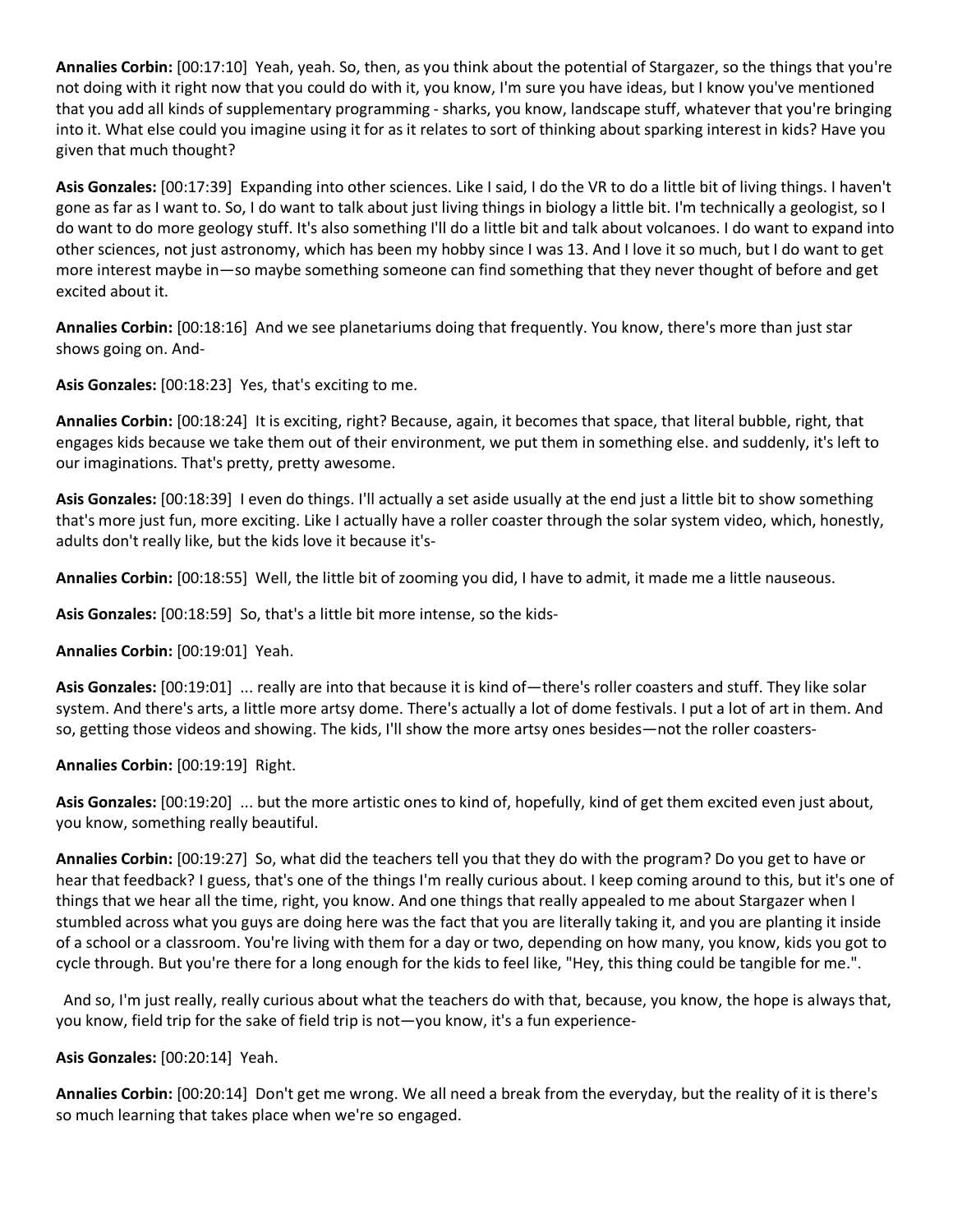**Asis Gonzales:** [00:20:24] Well, that's always another hard one. But I do get teachers who—very few who will ask me to like, "Can you talk about this?" And then, afterwards, on second visits is usually when I'll get like that or they'll base it off of—well, sometimes, that depends on what I talk about. But it's really as much as I've heard on that, it doesn't happen very often sadly. No, I have offered actually many times. I can always answer questions if you ever need any help in there, but I don't hear right back very often on that.

**Annalies Corbin:** [00:21:02] That's really unfortunate.

**Asis Gonzales:** [00:21:03] Yes.

**Annalies Corbin:** [00:21:03] Yeah, and in so many different ways. I just can't imagine the power of what you were able to create.

**Asis Gonzales:** [00:21:10] Yeah. I'm hoping, at least, the kids get inspired, but I would like, you know, more teacher interaction a little bit. I have done—I've even done—I've actually done like after class, we look at maps, and they're like, "Why does this happen?" I'm like, "See this. Because the northern hemisphere has more landmass. You know, it gets colder faster and warmer faster," stuff like that. So, I've done little supplementary stuff like that before. But, again, it is not very often.

**Annalies Corbin:** [00:21:35] So, a potential direction for the future though.

**Asis Gonzales:** [00:21:38] Yes.

**Annalies Corbin:** [00:21:38] Yeah.

**Asis Gonzales:** [00:21:39] We do try to meet standards. So, I do have a booklet of standards for science that I carry with me. And I do, you know, at least, try to get that in there.

**Annalies Corbin:** [00:21:48] And in the hands of the teacher to recognize that this was authentic learning-

**Asis Gonzales:** [00:21:52] Yes.

**Annalies Corbin:** [00:21:52] ... not fun learning. Absolutely. So, one of the other things that you shared with me when we did our little mini tour that I was pretty fascinated about, and as an anthropologist, this was sort of near and dear to me-

**Asis Gonzales:** [00:22:03] That's my minor.

**Annalies Corbin:** [00:22:04] Yeah. Well, there you go. That was a brilliant minor on your part.

**Asis Gonzales:** [00:22:08] I love it.

**Annalies Corbin:** [00:22:08] The Geology, okay. Anthropology, that was really smart. But I love the fact that you try to show the cultural components of some of the things that you could do utilizing that tool. So, can you talk a little bit about that? Because that's one of the things that I don't think very many people have been exposed to.

**Asis Gonzales:** [00:22:27] Yeah. In fact, when you think about constellations and astronomy, most often, people will just default to the Greek, you know, which I think is a shame. There's thousands of cultures, each with their own, you know, different constellations. They all use it in their own way, most of it like calendars.

**Annalies Corbin:** [00:22:44] Right.

**Asis Gonzales:** [00:22:45] So, like I do like to—the planetarium comes built-in with a lot of cultures. So, I'll talk about, you know, Arabic cultures. They're very important for astronomy. Most star names are Arabic, but still very similar to Greek constellation. So, I'll talk about Dakota Polynesian. You know, kids love Moana.

**Annalies Corbin:** [00:23:08] Yeah, yeah.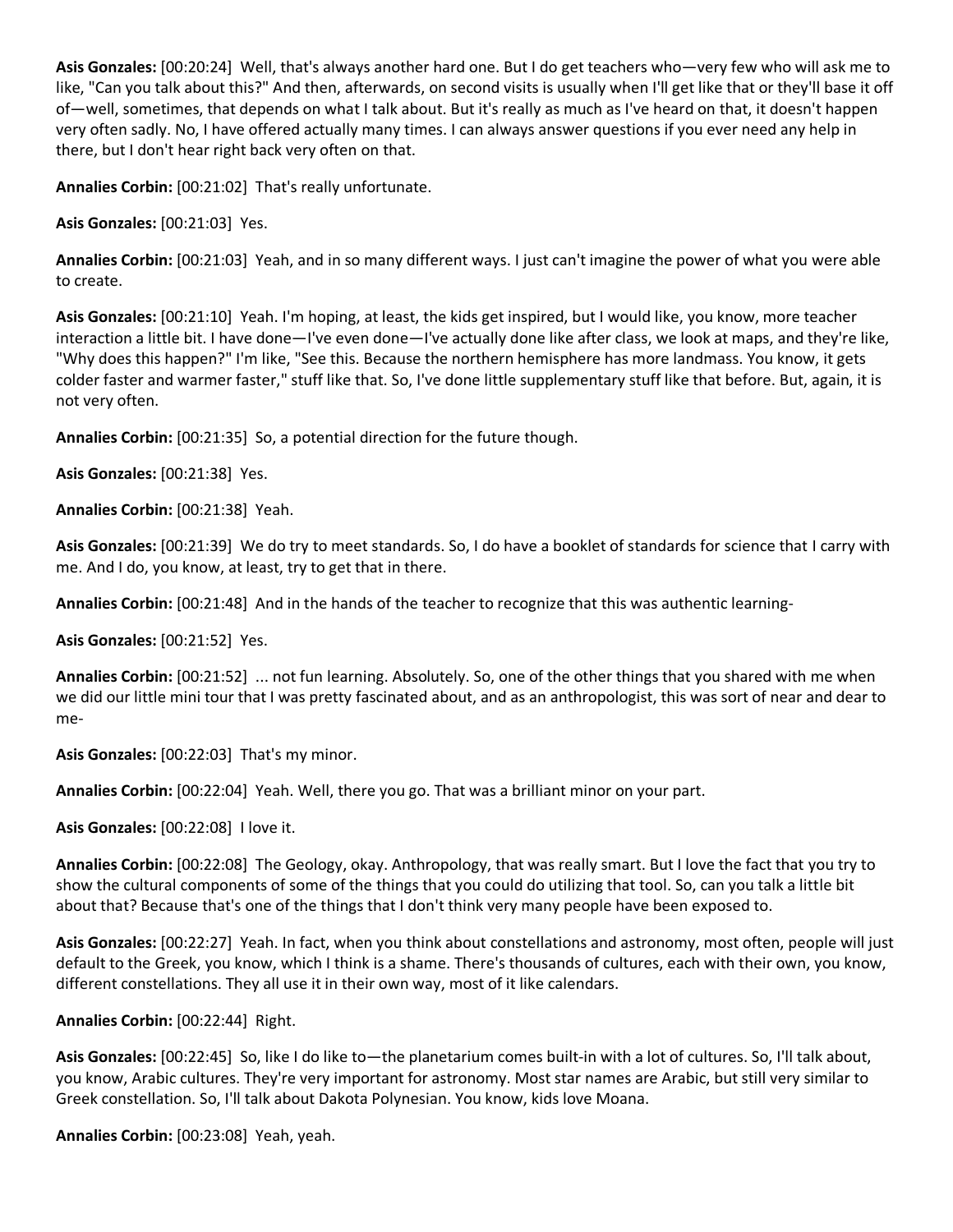**Asis Gonzales:** [00:23:09] And they used—the Polynesians, they used the constellations to find their way around the islands just navigating.

**Annalies Corbin:** [00:23:15] And Disney did a great job of reminding us of that-

**Asis Gonzales:** [00:23:17] Yes, yes.

**Annalies Corbin:** [00:23:18] ... even in the movies. So, that helped.

**Asis Gonzales:** [00:23:19] They have now a little bit different, but I think that they're really good on how—you know, these were explorers.

**Annalies Corbin:** [00:23:25] Right, right.

**Asis Gonzales:** [00:23:26] Just kind of like went out there and discovered more violence. Just terrifying to me.

**Annalies Corbin:** [00:23:30] It is. Can you imagine? Yeah.

**Asis Gonzales:** [00:23:32] And depending on the culture of the school, I'll do Navajo as well. That's a bit more tricky, but-

**Annalies Corbin:** [00:23:36] But why? Give us some context for folks who might not understand why that would be a little tougher.

**Asis Gonzales:** [00:23:42] Some Navajo who don't like it when other outsiders talk about their constellations.

**Annalies Corbin:** [00:23:45] Okay.

**Asis Gonzales:** [00:23:47] So-

**Annalies Corbin:** [00:23:47] So, it's very personal.

**Asis Gonzales:** [00:23:48] It's very personal. So, I don't really tell the story sometimes with kids.

**Annalies Corbin:** [00:23:52] Right.

**Asis Gonzales:** [00:23:53] I kind of just point them out, and why some are called a little bit wild, but there's a lot of outsiders who talk-

**Annalies Corbin:** [00:24:01] Yeah, absolutely.

**Asis Gonzales:** [00:24:01] ... about Navajo constellations. So, they're very protective of that. But actually, I went to a Navajo school last week, and they were just—they were okay with them.

**Annalies Corbin:** [00:24:09] Yeah. Well, and I it is probably pretty intriguing and interesting for, you know, any of those different settings. That's just another opportunity for them to learn about-

**Asis Gonzales:** [00:24:19] Yes.

**Annalies Corbin:** [00:24:19] ... others, whether it would be today, you know, associated with the Navajo, or if you think about what's going on in Europe or any other place, right? And the dichotomy, I guess, if you will, of opportunity in those conversations. So, do the kids get it, the cultural piece?

**Asis Gonzales:** [00:24:37] I think the older kids do.

**Annalies Corbin:** [00:24:38] Yeah.

**Asis Gonzales:** [00:24:39] See, that one's a—one I just started recently. So, I'm not entirely sure how-

**Annalies Corbin:** [00:24:43] I like it. I hope you continue that-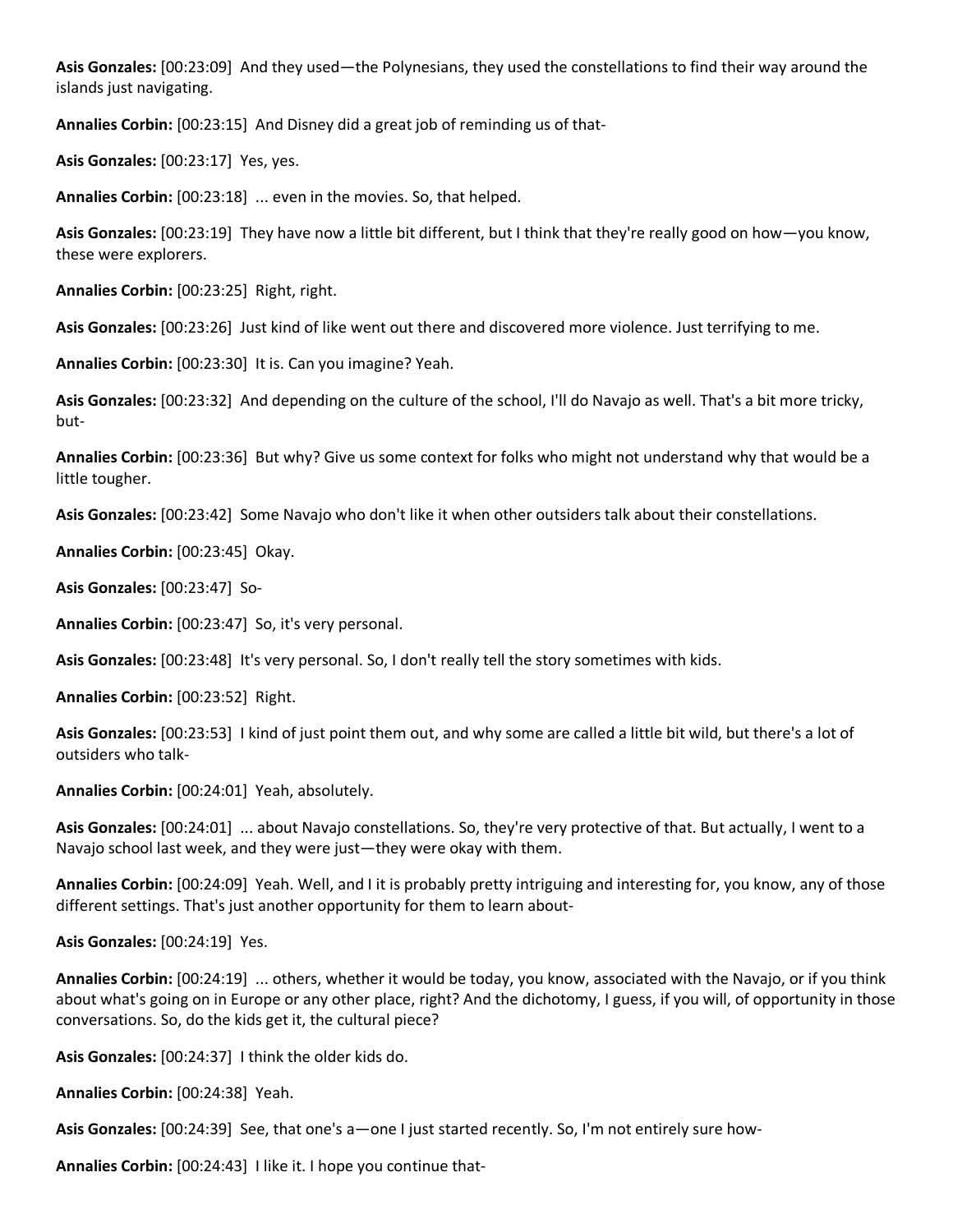**Asis Gonzales:** [00:24:45] Yes.

**Annalies Corbin:** [00:24:45] ... because I think that's a really, really-.

**Asis Gonzales:** [00:24:47] It is one I'm hoping to expand-

**Annalies Corbin:** [00:24:48] Yeah.

**Asis Gonzales:** [00:24:50] ... because there is an important—you know, at least, to humanity, there's these stories up in the sky, and they're just not all Greek,

**Annalies Corbin:** [00:24:56] Right.

**Asis Gonzales:** [00:24:56] Yeah.

**Annalies Corbin:** [00:24:57] Right. Well, I also think it gives you an intriguing opportunity to get to questions about the origin, you know, once again, right?

**Asis Gonzales:** [00:25:04] Yes.

**Annalies Corbin:** [00:25:04] So, just like there as many stars, there are ideas about the stars, right?

**Asis Gonzales:** [00:25:08] Yeah.

**Annalies Corbin:** [00:25:09] We have as many origin stories on this planet, right? And it's fascinating. But again, I digress. That's the anthropology hat coming out.

**Asis Gonzales:** [00:25:16] No, no, no. That's kind of why I was heading into that, because, again, adding more science and throw-

**Annalies Corbin:** [00:25:21] Yes.

**Asis Gonzales:** [00:25:21] ... anthropology in there. It's just a little bit.

**Annalies Corbin:** [00:25:25] But the reality, it's all steeped in the science. It's why—how we interpreted what we could see, what we have should-

**Asis Gonzales:** [00:25:30] Yes.

**Annalies Corbin:** [00:25:30] ... and our belief belief system, and so on, and so forth.

**Asis Gonzales:** [00:25:32] It's in the-

**Annalies Corbin:** [00:25:32] It's all related.

**Asis Gonzales:** [00:25:33] Some are lost to time.

**Annalies Corbin:** [00:25:34] Yeah.

**Asis Gonzales:** [00:25:34] Like it has the Aztec constellation, and there's basically three-

**Annalies Corbin:** [00:25:37] Right.

**Asis Gonzales:** [00:25:38] ... that we know of, you know.

**Annalies Corbin:** [00:25:39] Right. But we knew—we know that there were many, many more.

**Asis Gonzales:** [00:25:42] Yeah.

**Annalies Corbin:** [00:25:43] They're just gone to us.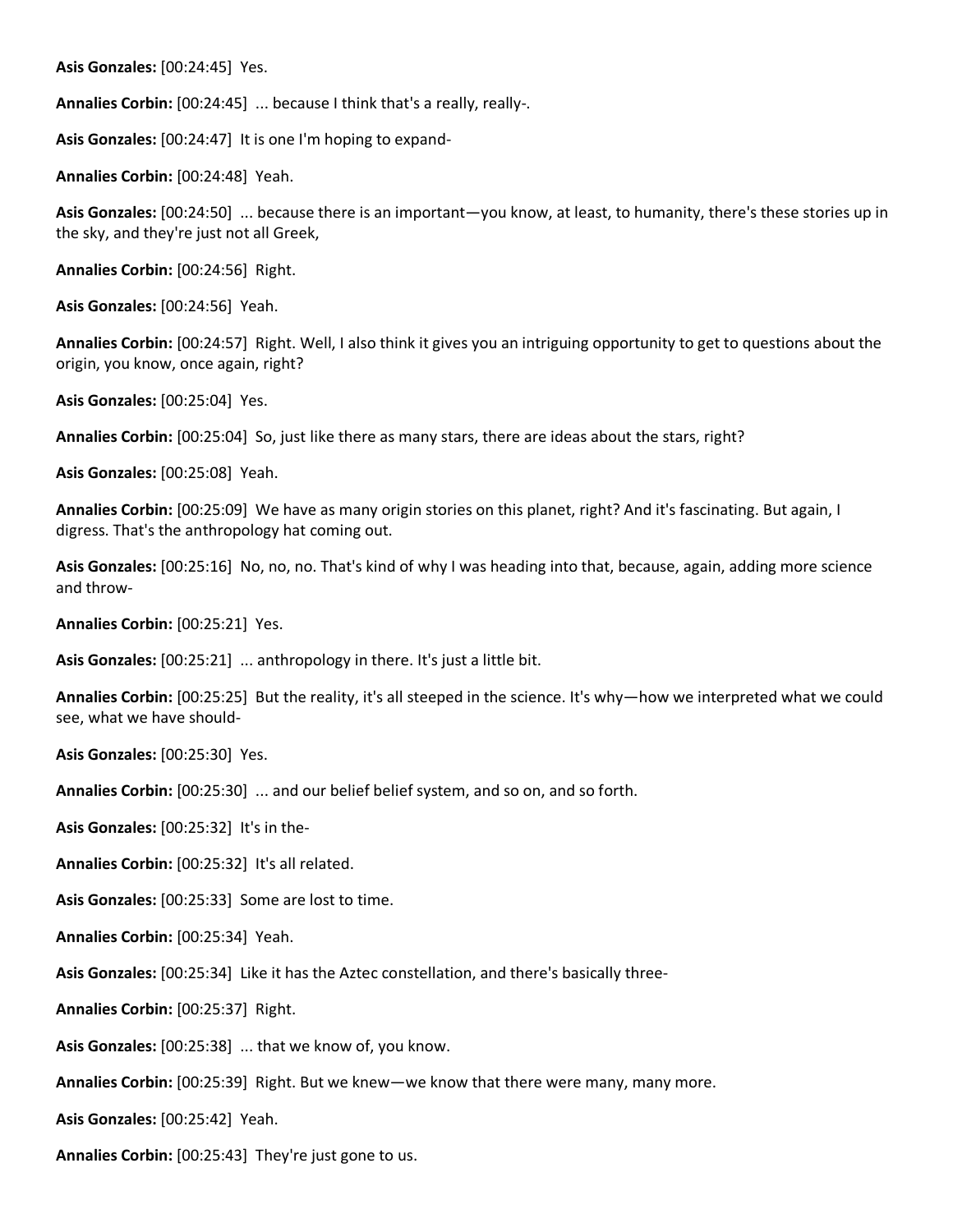**Asis Gonzales:** [00:25:44] They're just lost in the time. They weren't that much into writing about them.

**Annalies Corbin:** [00:25:48] Right, right, right. No, absolutely, not at all. So, when you think about then the scaling of this across the state, so, ultimately, I would assume it's more than just time, and people, and equipment, right? Scaling across the state theoretically has some intriguing programmatic implications for you and for the museum as it relates to the programming being out there. How does any of that sort of impact what happens day to day here, or have you guys really even sort of thought about that sort of big piece?

**Asis Gonzales:** [00:26:21] Well, kind of our—hypothetically, we're kind of our own little arm of the museum-

**Annalies Corbin:** [00:26:27] Right.

**Asis Gonzales:** [00:26:27] ... where I'm paid by grants.

**Annalies Corbin:** [00:26:30] Right.

**Asis Gonzales:** [00:26:30] That's where my-

**Annalies Corbin:** [00:26:31] Soft money.

**Asis Gonzales:** [00:26:32] Soft money.

**Annalies Corbin:** [00:26:33] Yeah.

**Asis Gonzales:** [00:26:33] So, technically, it is supposed to be a little side thing, but I'm hoping I get more people excited to come here. But that one's harder when you go further.

**Annalies Corbin:** [00:26:44] Oh, sure.

**Asis Gonzales:** [00:26:45] It's expensive.

**Annalies Corbin:** [00:26:45] Yeah.

**Asis Gonzales:** [00:26:45] But we do offer free field trips. So, we can pay for the buses.

**Annalies Corbin:** [00:26:48] Right, right.

**Asis Gonzales:** [00:26:50] But we actually help out here. So, you know, I'm supposed to kind of just be Stargazer. If they need someone to cover, I'll help cover-

**Annalies Corbin:** [00:26:58] Yeah.

**Asis Gonzales:** [00:26:58] ... and, you know, worked on designing exhibits and that sort of thing because when I started working here, I really fell in love with this museum, you know, and I want to be part of it.

**Annalies Corbin:** [00:27:10] Yeah.

**Asis Gonzales:** [00:27:10] And right now, helping take care of the animals because one of our animal caretakers, she had to go to school. So, she's doing that. Helping take care of the animals, helping build exhibits. And I'm out there talking to the kids. So, actually, kids would know me now. And some of them actually like going into the Stargazer.

**Annalies Corbin:** [00:27:30] Right, right, yes. So, they take advantage over the weekend.

**Asis Gonzales:** [00:27:33] I hope that was a good answer.

**Annalies Corbin:** [00:27:33] Yeah, no, it is, absolutely. And I think that sort of gets the heart of it, right? So—because, oftentimes, you know, and certainly even on this program, we go, and we talk a lot to really big museums or science centers, but we also talk to a lot of smaller museums and science centers.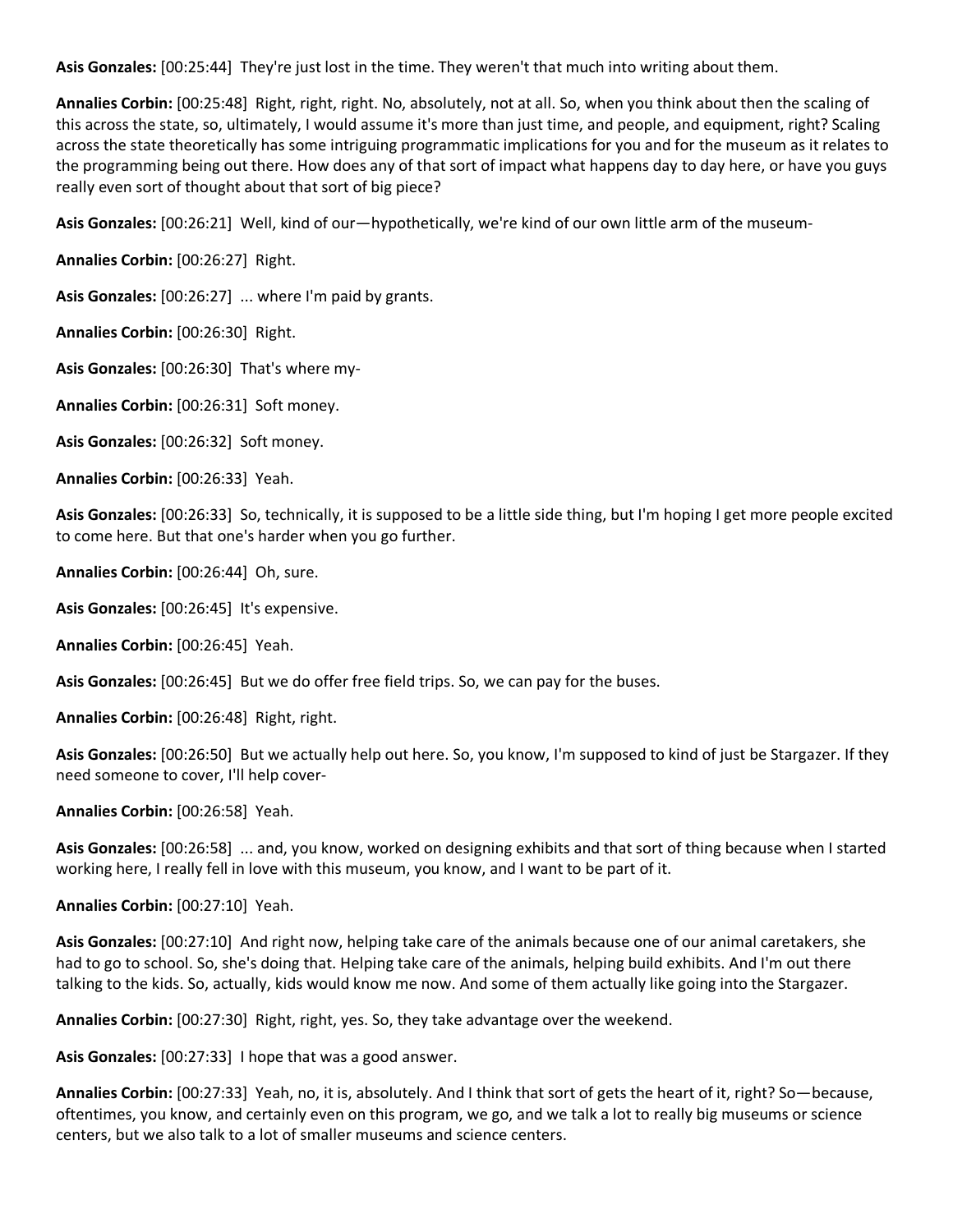**Asis Gonzales:** [00:27:48] Yeah.

**Annalies Corbin:** [00:27:48] And, you know, children endeavors in communities. And the reality of it is that it's a lot of people who are deeply, deeply passionate about providing-

**Asis Gonzales:** [00:27:57] Yes.

**Annalies Corbin:** [00:27:57] ... these resources and opportunities in the communities where they live, right, recognizing that, you know, these students become—they are our next citizens. It's a really key component of the work that you do. And I can tell you without fail, I haven't met folks in these settings that are totally like you.

**Asis Gonzales:** [00:28:18] Yes.

**Annalies Corbin:** [00:28:18] They're very passionate about what they're doing.

**Asis Gonzales:** [00:28:21] That's why—I was a park ranger. You know, I worked in a planetarium four years and a park ranger for two years. And the things about those jobs is that anyone who is there basically wants to be there. And it's pretty wonderful to see-

**Annalies Corbin:** [00:28:33] Yeah.

**Asis Gonzales:** [00:28:33] ... you know, excited people excited about doing their work.

**Annalies Corbin:** [00:28:37] Do you get the chance to use—so, Stargazer goes off and about in the school year. In the summertime, do you do special programming with it or does it—is it still just on the weekends in the summertime? I'm curious because that's the other question I get asked a lot-

**Asis Gonzales:** [00:28:52] Okay.

**Annalies Corbin:** [00:28:52] ... is the informal day after school and summer experiences for students?

**Asis Gonzales:** [00:28:58] Well, actually, last year, I got summer schools. I went to schools still. I'm just like, "Hey, I'm doing summer school. Can you?" Because I was like, "Might as well do summer schools."

**Annalies Corbin:** [00:29:07] Right, yeah,.

**Asis Gonzales:** [00:29:08] So, I did that. The problem is in July, we do our summer camp. And so, that eats up. Like this year—next year is going to be six weeks. That's more than a month-

**Annalies Corbin:** [00:29:18] Six weeks of summer camp, yeah.

**Asis Gonzales:** [00:29:19] ... for this. More than half of the summer already done. So, I basically have this little bit of summer that I can go to summer schools and been busy. The planetarium is here on weekends, even in the summer. There's no added cost.

**Annalies Corbin:** [00:29:32] Right.

**Asis Gonzales:** [00:29:33] It's part of the admission price. But it's basically me doing summer camp.

**Annalies Corbin:** [00:29:38] Yeah. Yeah, yeah, yeah, yeah. You could-

**Asis Gonzales:** [00:29:40] Stargazer is specific, but I do use Stargazer for the camps.

**Annalies Corbin:** [00:29:43] Oh, you do?

**Asis Gonzales:** [00:29:44] Yes.

**Annalies Corbin:** [00:29:44] So, it's incorporated into some of your summer programming. Is the summer programming specifically theme-based? So, each week is something different or it is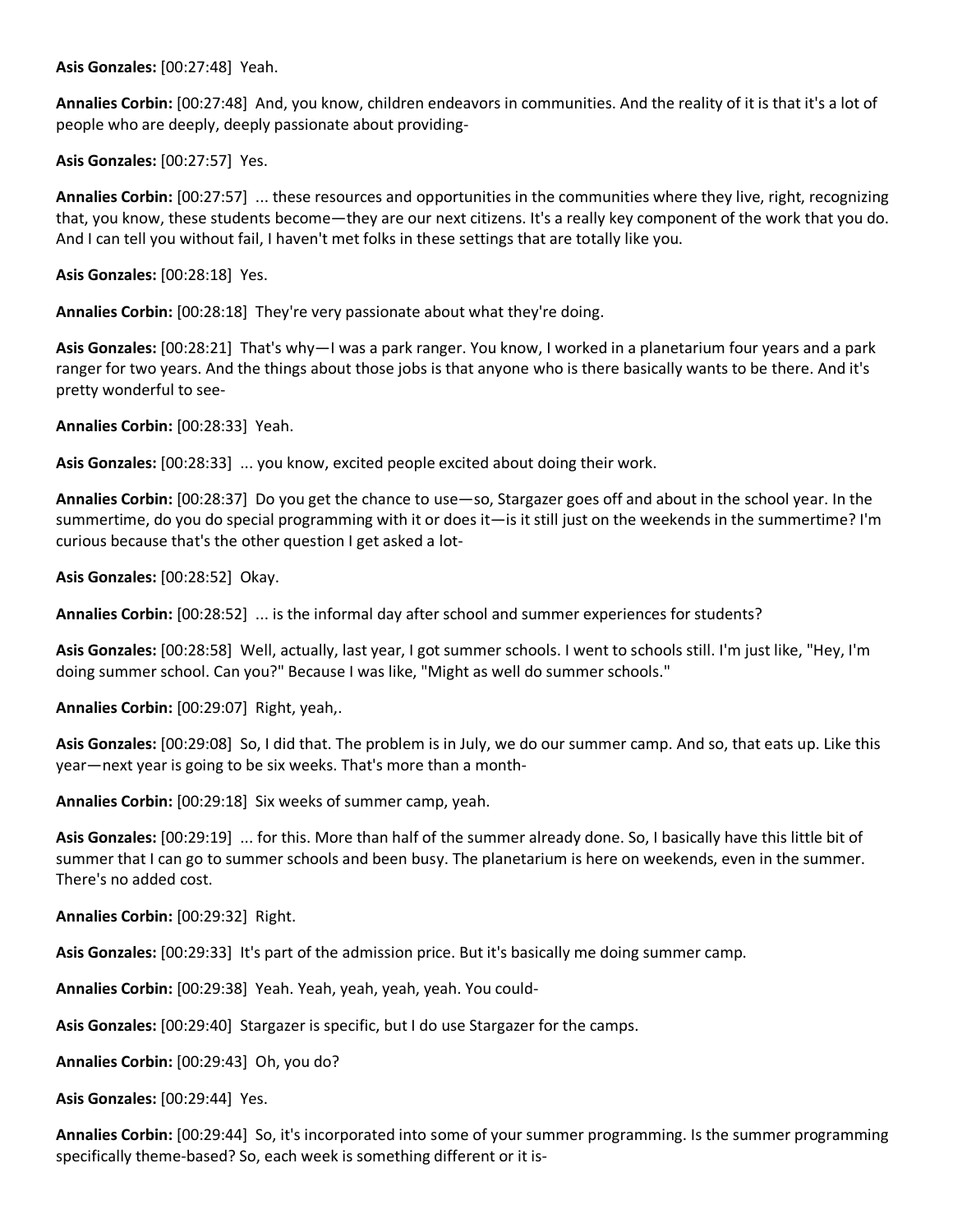**Asis Gonzales:** [00:29:52] Yes.

**Annalies Corbin:** [00:29:52] Okay.

**Asis Gonzales:** [00:29:52] Each week is different. Last year—actually, it's not even last year yet. It feels like last year. This summer—last summer-

**Annalies Corbin:** [00:29:59] It is just over.

**Asis Gonzales:** [00:30:00] It was. It is very long.

**Annalies Corbin:** [00:30:02] I know that feeling, yeah.

**Asis Gonzales:** [00:30:03] That was my first summer camp. Oh, my God, I was tired. Then, it was like really quiet afterwards. And it was super weird-

**Annalies Corbin:** [00:30:09] Yeah.

**Asis Gonzales:** [00:30:10] ... to get used to that again, but no. It was like we had—our first week was aquanauts, which is about underwater-

**Annalies Corbin:** [00:30:14] Yeah.

**Asis Gonzales:** [00:30:14] So, of course, I had the underwater stuff. And then, it was biosphere. And that was harder, but it had a lot of life and the VR and stuff. And then—so, it's basically-

**Annalies Corbin:** [00:30:23] So, you're using Stargazer even in the summertime-

**Asis Gonzales:** [00:30:25] Yes.

**Annalies Corbin:** [00:30:26] ... for the movies component.

**Asis Gonzales:** [00:30:26] For the summer camps. It's not like 100%-

**Annalies Corbin:** [00:30:29] Right. Right.

**Asis Gonzales:** [00:30:29] ... because I do activities as well, science activities.

**Annalies Corbin:** [00:30:32] But you're rolling it in.

**Asis Gonzales:** [00:30:34] Yes.

**Annalies Corbin:** [00:30:34] Yeah.

**Asis Gonzales:** [00:30:35] And then, you know, putting it in there someway or another. If not, just to show kids the stars-

**Annalies Corbin:** [00:30:39] Yeah.

**Asis Gonzales:** [00:30:40] Even though it has nothing to do a little bit, but I try to-

**Annalies Corbin:** [00:30:42] Yeah.

**Asis Gonzales:** [00:30:43] ... fit it.

**Annalies Corbin:** [00:30:43] Yeah, absolutely. So many opportunities in that space.

**Asis Gonzales:** [00:30:46] Yes.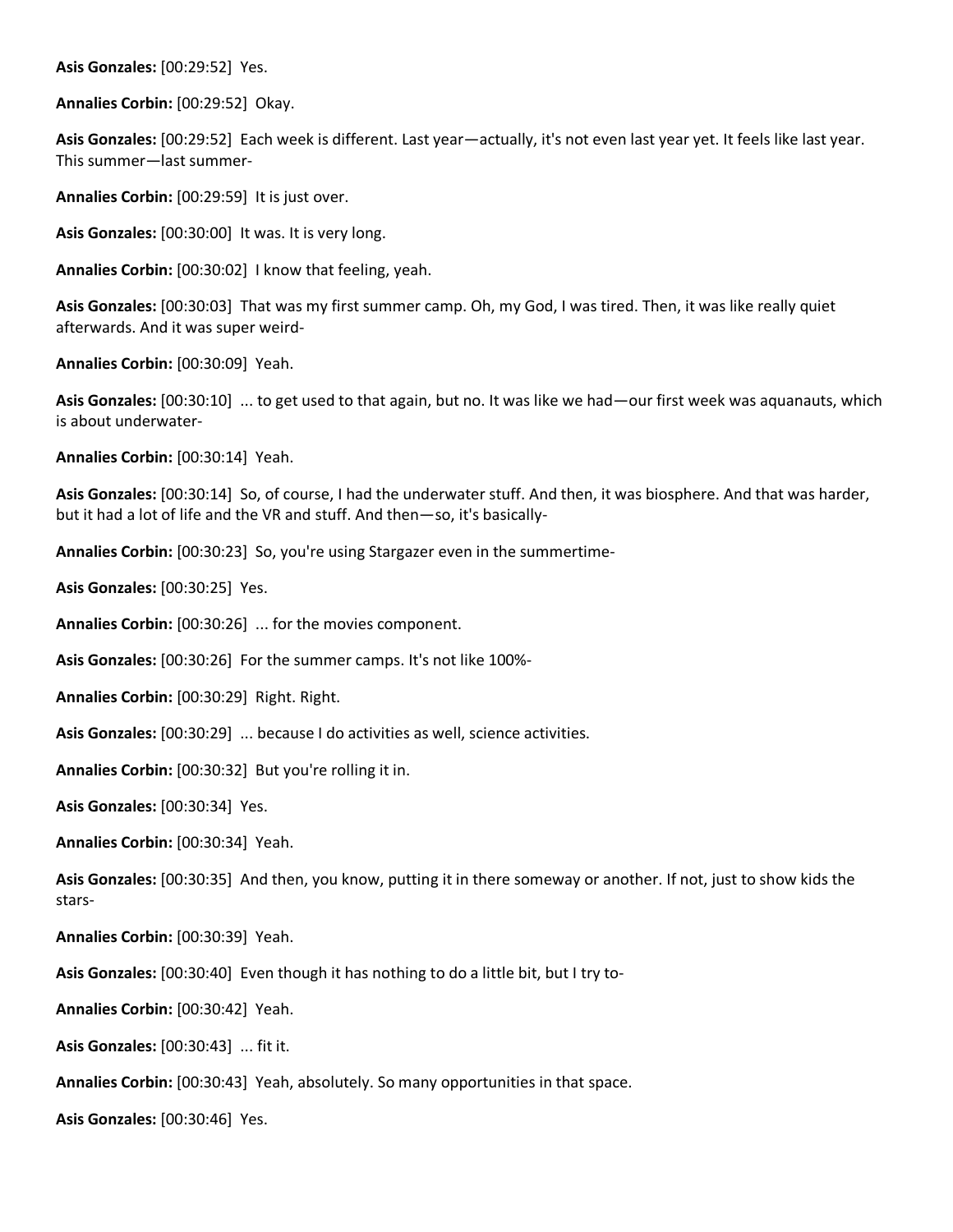**Annalies Corbin:** [00:30:47] So, one of the things that I get asked frequently is about, okay, in my community, I have this thing, but I really want to do something similar. Sort of how would I do that? And so, I always like to leave the program with some giveaways to the folks that are listening, right? So, Learning Unboxed is all about case studies and positive disruptions in education and in our communities, whether that's teaching, learning, or work, or take your pick. And so, folks are out there thinking, "Wow, this is really, really cool thing, but I don't live in and around Santa Fe."

**Asis Gonzales:** [00:31:20] New Mexico.

**Annalies Corbin:** [00:31:21] Right. So, as a teacher who wants to bring aspects or elements of this without a Stargazer remotely close to them, how do teachers do a really great job of teaching this? Well, what's your recommendation? Because you're living it on multiple sides of this equation, right? So, you know, you've been involved in planetarium stuff for a long time. You're a research scientist in your own right, you know, whether that be from the geology or the work that you're doing now.

**Asis Gonzales:** [00:31:51] That's the dream.

**Annalies Corbin:** [00:31:51] Right. But the reality of it is that you have a lot of experience to bring to the table. So, my question really is for those folks who don't have access to you or to Stargazer to come to their school, but really want to do a great job of sparking kids' imaginations, whether it'd be in space or, you know, the cultural components tied to those different things, how—what are your recommendations for folks to be able to do a good job with that?

**Asis Gonzales:** [00:32:16] You mean, like if they can't afford a planetarium or-

**Annalies Corbin:** [00:32:18] Yeah. I mean, you know, because Stargazer, I can imagine, is an easy lift.

**Asis Gonzales:** [00:32:23] Actually, videos are really good for astronomy.

**Annalies Corbin:** [00:32:26] Yeah.

**Asis Gonzales:** [00:32:26] There are lots of great programming out there. The BBC just did the Planet Series, which is really amazing. I actually think most of it is your own personal excitement about it. If you truly love it, like I do, and it really comes out when you talk to the kids. And so, just try to—actually, try to use visual, you know, stimuli for that kind of stuff. For astronomy, you know, just depends on the geology to be more hands on and stuff.

**Annalies Corbin:** [00:32:55] Yeah.

**Asis Gonzales:** [00:32:55] Yeah, stuff like that. So, it depends on the science. A lot of these planetariums are brought on grants. So, grant writing. There's a book called Writing for a Good Cause.

**Annalies Corbin:** [00:33:05] Yeah, yeah.

**Asis Gonzales:** [00:33:07] That one. So, learning grant writing actually is—there's actually a lot of money out there for stuff like that. Albuquerque, actually, the Albuquerque Astronomical Society has their planetarium through grants. And actually, Belen in New Mexico has a planetarium use. The school has one. I was actually just told about that. So, I'm hoping maybe they can expand that. I told them I'd help them, you know-

**Annalies Corbin:** [00:33:29] Yeah.

**Asis Gonzales:** [00:33:29] ... if they want to learn how to use it. You know, they can do programming themselves-

**Annalies Corbin:** [00:33:33] Right.

**Asis Gonzales:** [00:33:33] ... if they need to. So, there is actually—there are actually people out there too, so they just have to find them.

**Annalies Corbin:** [00:33:39] Yeah.

**Asis Gonzales:** [00:33:40] You know, they're kind of hidden.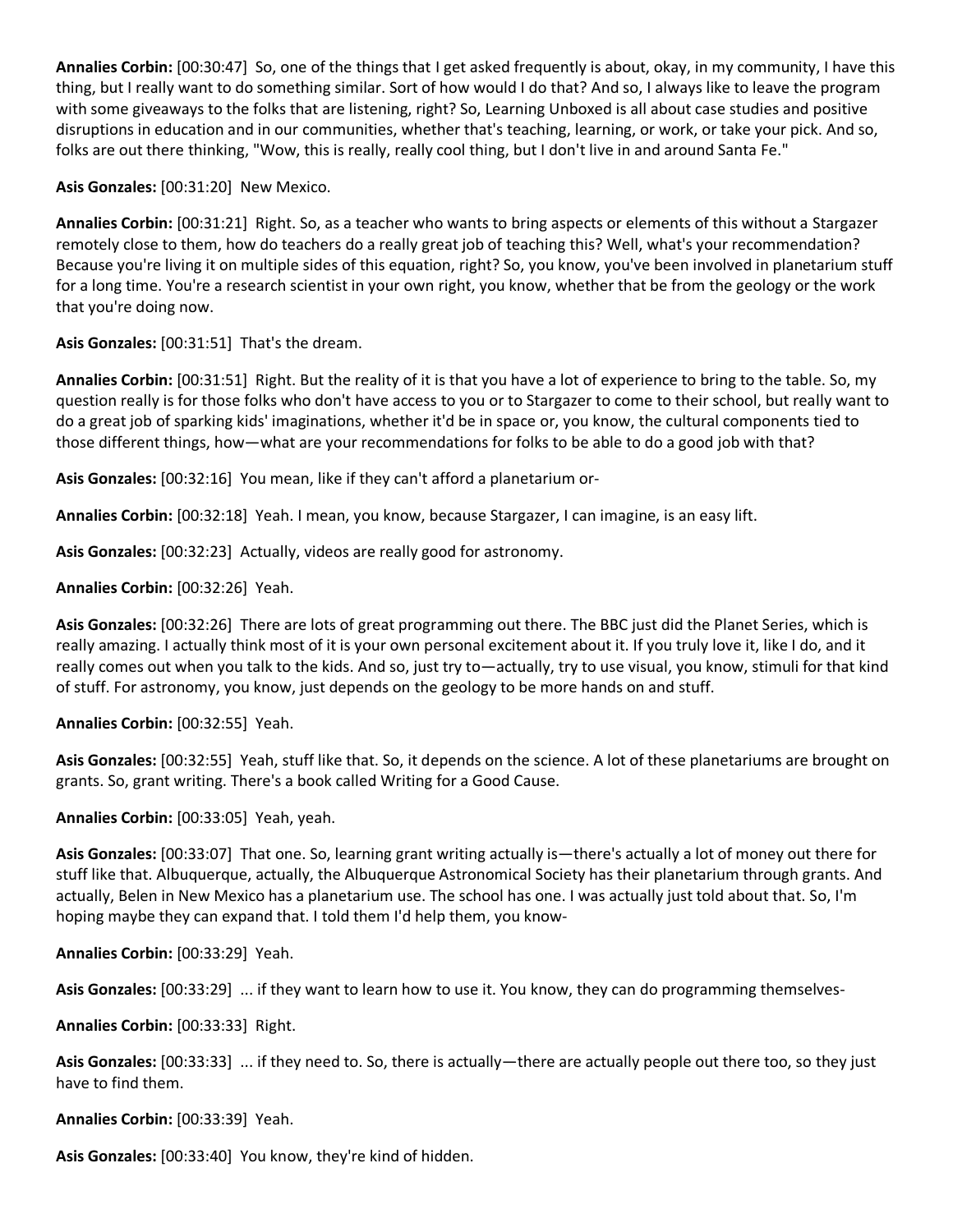**Annalies Corbin:** [00:33:41] Yeah, they will, and they ask a lot of questions that they can turn around a little bit. Yeah-

**Asis Gonzales:** [00:33:45] Yeah.

**Annalies Corbin:** [00:33:45] But that's a-

**Asis Gonzales:** [00:33:47] It's the best as I can answer that because I've been in planetariums a lot of times, and they've been—I've been very lucky that I can use them to teach people. And the reason I actually joined here is because it is free to the community for public intelligence.

**Annalies Corbin:** [00:34:01] Right, right.

**Asis Gonzales:** [00:34:02] And that was what I got most excited about. So, yeah, you know, actually just Google. Maybe you'll-

**Annalies Corbin:** [00:34:08] Yeah.

**Asis Gonzales:** [00:34:08] ... find-

**Annalies Corbin:** [00:34:09] Oh, yeah, yeah.

**Asis Gonzales:** [00:34:09] ... someone out there who has it, write grants, you know. And they're pretty pricey, but maybe you can get your own.

**Annalies Corbin:** [00:34:17] Yeah, yeah. So, you can get one for your community. Absolutely.

**Asis Gonzales:** [00:34:19] Yes.

**Annalies Corbin:** [00:34:20] Absolutely. Well, alrighty. I want to thank you very much for taking time out of your day to talk with me about Stargazer and what's going on at the Santa Fe Children's Museum.

**Asis Gonzales:** [00:34:30] It's my pleasure. I love our program. And if you pay for the plane ticket, maybe I can go somewhere with that.

**Annalies Corbin:** [00:34:38] Note to listeners, bring him in. He'll come.

**Asis Gonzales:** [00:34:42] No, I definitely love going to the schools. And I do overschedule myself because I love doing it, but yeah. And actually, can I—we're hiring for my position. Can I talk about that?

**Annalies Corbin:** [00:34:56] Absolutely. Sure.

**Asis Gonzales:** [00:34:56] So, we are hiring here at Santa Fe for a duplicate position of mine, because, again, we want to expand. The astronomy knowledge is, you know, nice. If they have a basic elementary knowledge, it's enough. We would like someone who's bilingual, Spanish and English, because that's what a lot of our community is. So, if you want to apply and if you're interested, it is a lot of fun. Indeed.com is where our position is, planetarium coordinator Santa Fe Children's Museum.

**Annalies Corbin:** [00:35:25] Perfect. Excellent. So, not only can you buy a plane ticket, and then have him come back to you, but if you're really, really intrigued, you can come here, and work, and share in the joy.

**Asis Gonzales:** [00:35:36] You should ask Susan about the plane, but just put it out there if someone asked.

**Annalies Corbin:** [00:35:41] There you go.

**Asis Gonzales:** [00:35:42] He's our executive director. Yeah.

**Annalies Corbin:** [00:35:43] Thank you so very, very much.

**Asis Gonzales:** [00:35:45] Thank you for coming.